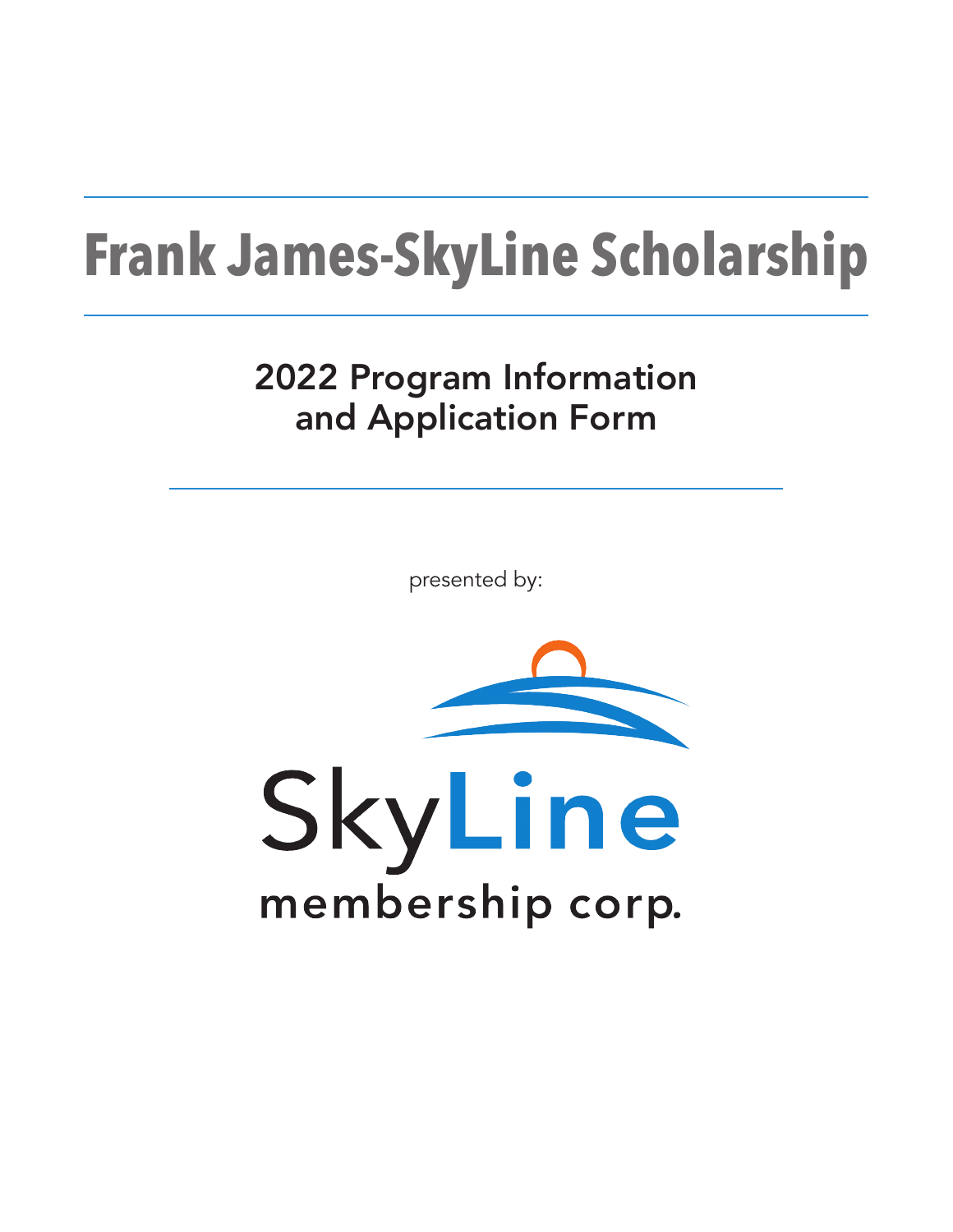#### ABOUT THE PROGRAM

 SkyLine's Board of Directors established the SkyLine Telephone Membership Corporation Scholarship in 1987 to offer educational opportunities to deserving high school seniors with limited means. The scholarship has been awarded to children of SkyLine members who exhibit outstanding scholastic abilities and motivation to continue their education. Annually, scholarships are awarded to graduating high school seniors in each of the five counties served by SkyLine: Alleghany, Ashe, Avery, Watauga and Johnson (TN).

 In 1995, the Scholarship Program was renamed the Frank James–SkyLine Scholarship as a lasting memorial to Mr. James, who had been a longtime director and president of the cooperative. In addition to his tireless services to the causes of rural telephony, the former educator and superintendent of Ashe County Schools dedicated much of his life to promoting education. Also in 1995, the program was expanded to include five \$500 scholarships for graduating high school seniors seeking a two-year community/technical college degree.

 The Board of Directors further enhanced the program in 1999 to make the \$1,000 College/University Scholarship annually renewable for up to four years and the \$500 Community/Technical Scholarship annually renewable for up to two years. To receive the full two- or four-year benefits of this scholarship, recipients must maintain a minimum grade-point-average (GPA) of 2.0 and continue to be enrolled as a full-time student at their respective college/university. This year, 10 scholarships with a total value of \$25,000 are scheduled to be awarded this spring to children of SkyLine/SkyBest telephone service customers to assist them with the cost of a college education.

## **ELIGIBILITY**

Applicants must:

- Be students whose parents are full-time residents in the SkyLine or SkyBest service area and have an account in good standing for telephone or broadband services for a minimum of one year.
- Be graduating high school seniors (local public school, private school or home school) and along with their parents, reside full-time in the cooperative's five county service area.
- Have qualified for entrance to a two-year community or technical college for the Community/Technical College Scholarship, or;
- Have qualified for entrance to a four-year college or university and have a minimum SAT score of 880 (critical reading and math) or a minimum ACT score of 17 (composite) for the College/University Scholarship.
- Be of college caliber in the judgment of their high school principal and counselor or scholarship committee.
- Provide to the local high school guidance counselor only, documentation exhibiting financial need.
- Exhibit high scholastic achievement, leadership qualities, and participation in school and community activities.

Note: Children of SkyLine employees or directors are not eligible for this scholarship.

## HOW TO APPLY

Along with a completed scholarship application, please include the following:

- Complete high school transcript, including the results of all college entrance exams.
- Summary of applicant's extracurricular activities.
- Letter of application in the student's own handwriting.
- Letter of recommendation from the high school principal, guidance counselor, teacher, youth leader or community leader.
- Official information regarding other scholarship awards the student has applied for or received.
- Information demonstrating financial need.
- Recent individual photo to be used for publication. For printed photos, please do not attach to your printed scholarship application using staples or paper clips. Digital photos may be uploaded with online scholarship applications when they are submitted.

#### AWARD PROCEDURES

- Students attending local public schools will submit applications to their guidance department; students attending private school or home school will submit applications directly to SkyLine. All applications will be reviewed, and nominees for each of the two- and fouryear scholarships will be selected based on eligibility requirements.
- Prior to their interviews, nominees will be invited to attend Scholar Visitation Day at SkyLine's Corporate Offices. The program will preview the scholarship interview/selection process and provide an overview of SkyLine.\*
- Nominees will be interviewed individually at SkyLine's Corporate Offices by the appropriate scholarship committee.\*
- A SkyLine representative will recognize recipients at their school on awards day or at graduation, and a public announcement of the recipients will be made in June.
- Special recognition of the scholarship winners will be highlighted in a video presentation at the Annual Meeting of Members each fall.
- \*These events may be conducted virtually due to the pandemic.

#### **QUESTIONS**

If you have questions about the Frank James-SkyLine Scholarship Program, please call SkyLine at 1-800-759-2226.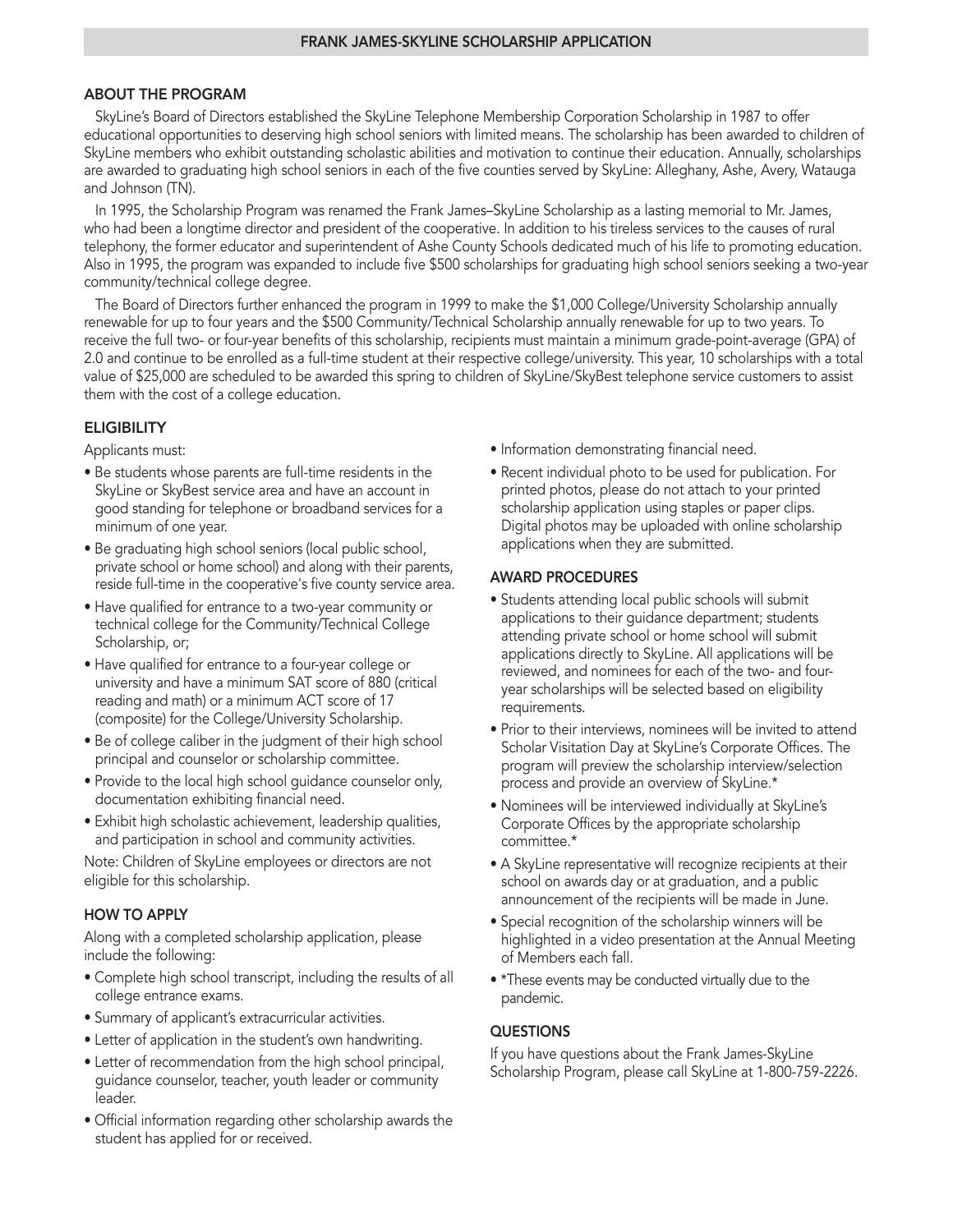#### FRANK JAMES-SKYLINE SCHOLARSHIP APPLICATION

| Type of Scholarship (Please check one)                                                                                                                                                                                         |      |        |                                                                                                                                                                                                |                                                             |                 |          |                                      |  |
|--------------------------------------------------------------------------------------------------------------------------------------------------------------------------------------------------------------------------------|------|--------|------------------------------------------------------------------------------------------------------------------------------------------------------------------------------------------------|-------------------------------------------------------------|-----------------|----------|--------------------------------------|--|
|                                                                                                                                                                                                                                |      |        |                                                                                                                                                                                                |                                                             |                 |          |                                      |  |
|                                                                                                                                                                                                                                |      |        |                                                                                                                                                                                                |                                                             |                 |          |                                      |  |
|                                                                                                                                                                                                                                |      |        |                                                                                                                                                                                                |                                                             |                 |          |                                      |  |
|                                                                                                                                                                                                                                | Last |        | First                                                                                                                                                                                          | Middle                                                      |                 |          | Last 4 Digits of Social Security No. |  |
|                                                                                                                                                                                                                                |      |        |                                                                                                                                                                                                |                                                             |                 |          |                                      |  |
|                                                                                                                                                                                                                                |      | Street | Box                                                                                                                                                                                            | City                                                        | State           | Zip Code |                                      |  |
|                                                                                                                                                                                                                                |      |        |                                                                                                                                                                                                |                                                             |                 |          |                                      |  |
|                                                                                                                                                                                                                                |      |        |                                                                                                                                                                                                |                                                             |                 |          |                                      |  |
| Father's Name and the state of the state of the state of the state of the state of the state of the state of the state of the state of the state of the state of the state of the state of the state of the state of the state |      |        |                                                                                                                                                                                                | Middle                                                      |                 |          | Living __ Deceased __                |  |
|                                                                                                                                                                                                                                | Last |        | First                                                                                                                                                                                          |                                                             |                 |          |                                      |  |
|                                                                                                                                                                                                                                | Last |        | First                                                                                                                                                                                          | Middle                                                      | Living Deceased |          |                                      |  |
| I primarily live with my: Father____ Mother____ Both____                                                                                                                                                                       |      |        |                                                                                                                                                                                                |                                                             |                 |          |                                      |  |
|                                                                                                                                                                                                                                |      |        |                                                                                                                                                                                                |                                                             |                 |          |                                      |  |
|                                                                                                                                                                                                                                |      |        | In the event you are selected, how would you like your parents' names listed?<br>Series 2022 Connective Connective Connection Connection Connection Connection Connection Connection Connectio |                                                             |                 |          |                                      |  |
|                                                                                                                                                                                                                                |      |        |                                                                                                                                                                                                |                                                             |                 |          |                                      |  |
|                                                                                                                                                                                                                                |      |        | Please list any children in family, including yourself, in chronological order:                                                                                                                | Amount he/she<br>contributes to                             |                 |          | Living                               |  |
| Name (first)                                                                                                                                                                                                                   | Age  | Grade  | Place of Employment                                                                                                                                                                            | family income                                               | Married         | Single   | at home?                             |  |
|                                                                                                                                                                                                                                |      |        |                                                                                                                                                                                                |                                                             |                 |          |                                      |  |
|                                                                                                                                                                                                                                |      |        |                                                                                                                                                                                                |                                                             |                 |          |                                      |  |
|                                                                                                                                                                                                                                |      |        |                                                                                                                                                                                                |                                                             |                 |          |                                      |  |
|                                                                                                                                                                                                                                |      |        |                                                                                                                                                                                                |                                                             |                 |          |                                      |  |
|                                                                                                                                                                                                                                |      |        |                                                                                                                                                                                                |                                                             |                 |          |                                      |  |
| Additional information or comments:                                                                                                                                                                                            |      |        | <u> 2000 - Jan Barnett, fransk politik (d. 1982)</u>                                                                                                                                           |                                                             |                 |          |                                      |  |
|                                                                                                                                                                                                                                |      |        | THE FOLLOWING INFORMATION WILL BE KEPT IN STRICT CONFIDENCE                                                                                                                                    |                                                             |                 |          |                                      |  |
|                                                                                                                                                                                                                                |      |        |                                                                                                                                                                                                |                                                             |                 |          |                                      |  |
| Father's place of employment                                                                                                                                                                                                   |      |        |                                                                                                                                                                                                | Adjusted Gross Income (from most recent Income Tax Return)* |                 |          |                                      |  |
| Mother's place of employment                                                                                                                                                                                                   |      |        |                                                                                                                                                                                                | Adjusted Gross Income (from most recent Income Tax Return)* |                 |          |                                      |  |
|                                                                                                                                                                                                                                |      |        |                                                                                                                                                                                                |                                                             |                 |          |                                      |  |
|                                                                                                                                                                                                                                |      |        |                                                                                                                                                                                                |                                                             |                 |          |                                      |  |
|                                                                                                                                                                                                                                |      |        |                                                                                                                                                                                                |                                                             |                 |          |                                      |  |

(Please complete both sides of the application. If more space is needed, please attach an additional sheet.)

\* 2021 Tax Return Form 1040, Line 11. Please include a copy of this section of the tax return with this application. This information will be filed in the school counselor's office.

 $\bot$  , and the state of the state of the state of the state of the state of the state of the state of the state of the state of the state of the state of the state of the state of the state of the state of the state of th